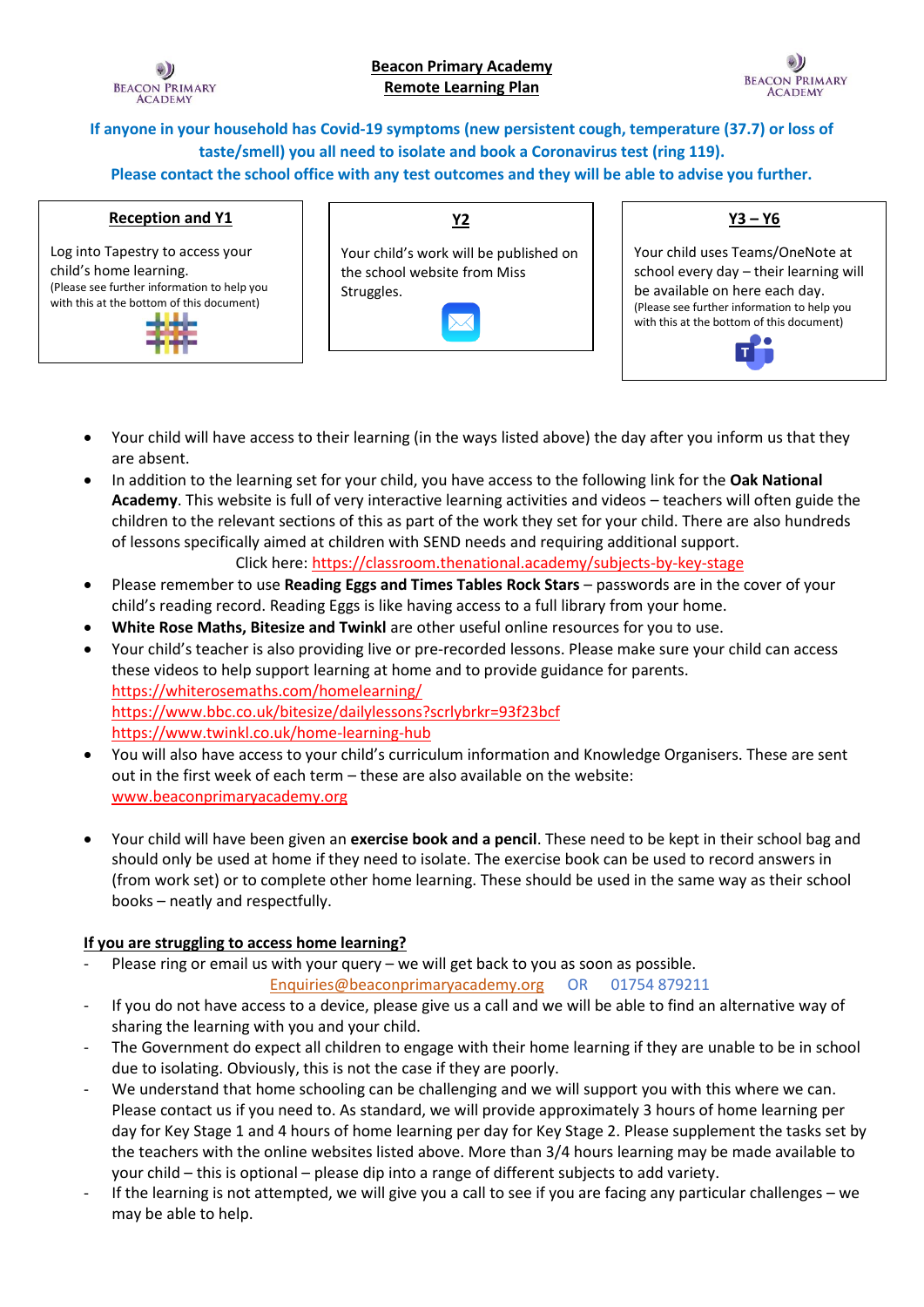### **Other Information**

- Access to teaching staff will be between the usual school hours. Staff may not be able to offer support to children outside their usual hours. The staff will still have a class to cater for during the day so time will be needed to enable them to reply to any queries.

## **How to access home learning via Tapestry**

With your log-in details please log onto the website rather than accessing it through the App. Click here for a link to the website:<https://tapestryjournal.com/>

| $\overline{\phantom{a}}$ | Along the top of the web page please select Documents |                 |         |                                               |  |                             |  |
|--------------------------|-------------------------------------------------------|-----------------|---------|-----------------------------------------------|--|-----------------------------|--|
|                          | <b>Beacon Primary Academy Reception</b>               |                 |         |                                               |  |                             |  |
|                          |                                                       |                 |         |                                               |  |                             |  |
|                          | <b>Observations</b>                                   | <b>Children</b> | Reports | $\blacksquare$ Tracking $\blacktriangleright$ |  | Memos Activities (Documents |  |
|                          |                                                       |                 |         |                                               |  |                             |  |

## **How to access Teams/OneNote**

- Your child's log in will be in their reading record. Their user name will be formatted as per the following: .77@beaconprimaryacademy.org Your child will have their own password. This is used multiple times per day in school, so your child will be familiar with this.
- Accessing Teams/OneNote can be done though Airhead. Go to [www.airhead.io](http://www.airhead.io/)
- On the Airhead webpage, click "Log in", which is in the top right hand corner.
- On the next page that appears, type in our school name, Beacon Primary Academy.
- On the next page, type in the username password.

|        | Greenwood Academies Trust                                       |
|--------|-----------------------------------------------------------------|
|        | Sign in with your regardational account                         |
|        | <b>And All Controllers</b>                                      |
| $\sim$ | Parentel<br><b>Signiti</b><br>Sign in using an X309 certificate |



- The screen that appears next, is the screen that your child is used to seeing when they log in at school, and so they will be very familiar with where to go now to access their work. They will be able to access Teams from their usual launchpad (launchpads can be accessed from the drop down menu at the top of the screen).
- When in Teams, your child will need to access their class team, using the icon.
- Once in the class team, your child will be able to view any messages that have been sent to the class, and they will be able to send messages to the rest of the team. This is where your child's teacher will post directions for the work that has been sent for the day.



• To access their work, the please select "Class Notebook" from the tool bar at the top of the screen.